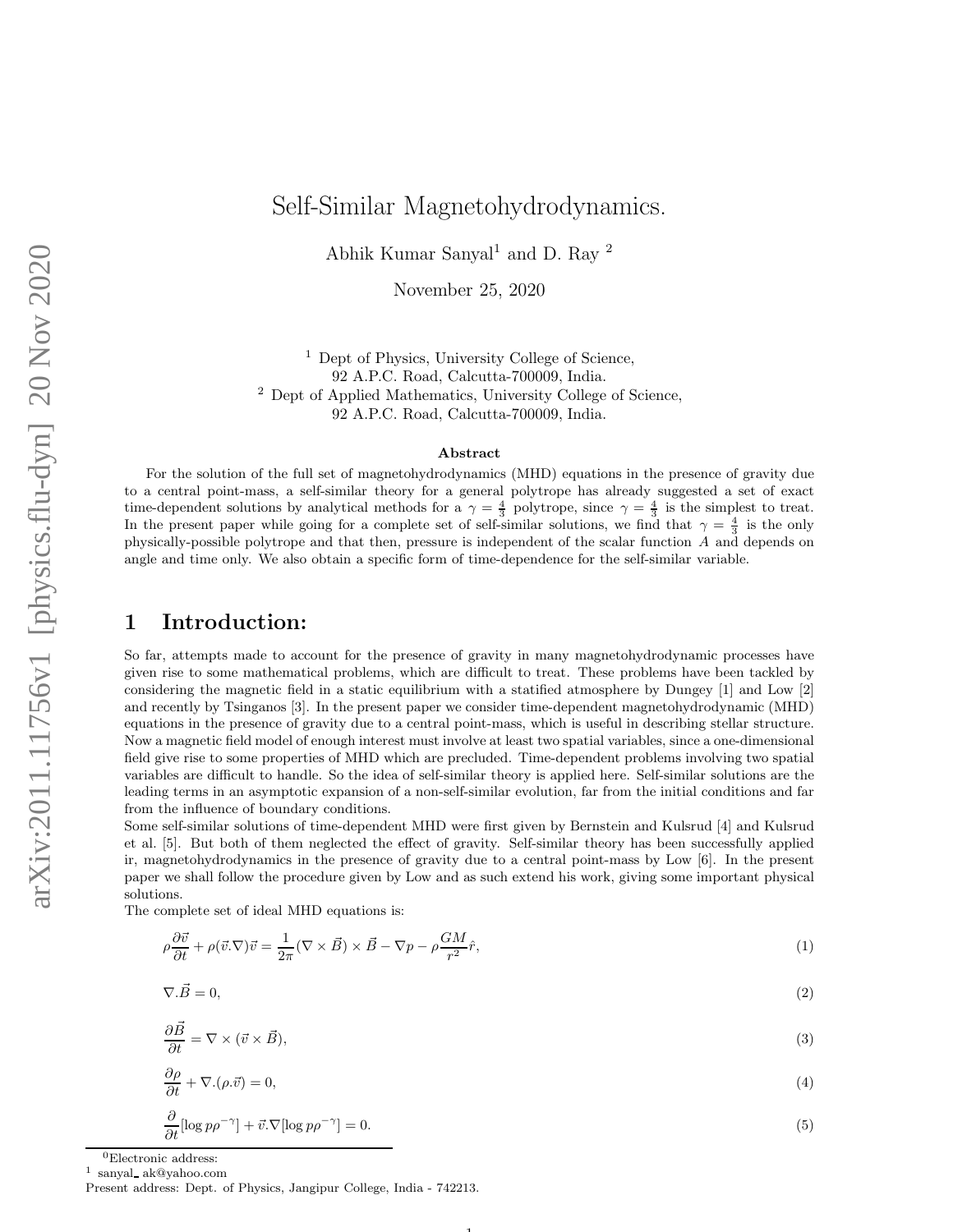Where, B, v, p, p are the magnetic field, velocity field, density and pressure respectively. Gravity due to a spherically symmetric-star of mass  $M$  is included by Low [6], where  $G$  is the Newtonian gravitational constant and  $r$  is the distance from the centre of the star. MHD flow is considered to be isentropic with polytropic index  $\gamma$ . Low [6] attempted to find self-similar solutions (which represent the intrinsic evolution behaviour of a system not dependent on the incidental details of particular initial or boundary conditions) of MHD such that the time evolution is controlled by the self-similar radial variable,

$$
\zeta = \frac{r}{\Phi} \tag{6}
$$

where  $\Phi$  is a function of time. Now using polar coordinates  $r, \theta, \phi$  and axisymmetric magnetic field can be expressed in terms of two scalar functions  $A$  and  $B$  [7],

$$
\vec{B} = \frac{1}{r\sin\theta} \left( \frac{1}{r} \frac{\partial A}{\partial \theta} \hat{r} + \frac{\partial A}{\partial r} \hat{\theta} + B\hat{\phi} \right)
$$
(7)

Assuming a global fluid-flow strictly in the radial direction  $\vec{v} = v(r, \theta, t)\hat{r}$ , equations (1) - (5) take the following forms:

$$
\rho \left( \frac{\partial v}{\partial t} + v \frac{\partial v}{\partial r} \right) = \frac{1}{4\pi r^2 \sin^2 \theta} \left( L A \frac{\partial A}{\partial r} + B \frac{\partial B}{\partial r} \right) - \frac{\partial p}{\partial r} - \frac{GM\rho}{r^2}.
$$
\n(8)

$$
\frac{1}{4\pi r^2 \sin^2 \theta} \left( L A \frac{1}{r} \frac{\partial A}{\partial \theta} + B \frac{1}{r} \frac{\partial B}{\partial \theta} \right) + \frac{1}{r} \frac{\partial p}{\partial \theta} = 0.
$$
\n(9)

$$
\frac{1}{r}\frac{\partial(B,A)}{\partial(r,\theta)} = 0.\tag{10}
$$

$$
\frac{\partial A}{\partial t} + v \frac{\partial A}{\partial r} = 0. \tag{11}
$$

$$
\frac{\partial B}{\partial t} + \frac{\partial}{\partial r}(vB) = 0.\tag{12}
$$

$$
\frac{\partial \rho}{\partial t} + \frac{1}{r^2} \frac{\partial}{\partial r} (r^2 \rho v) = 0. \tag{13}
$$

$$
\frac{\partial}{\partial t} [\log p \rho^{-\gamma}] + v \frac{\partial}{\partial r} [\log p \rho^{-\gamma}] = 0,\tag{14}
$$

where,

$$
L = \frac{\partial^2}{\partial r^2} + \frac{\sin \theta}{r^2} \frac{\partial}{\partial \theta} \left( \frac{1}{\sin \theta} \frac{\partial}{\partial \theta} \right),\tag{15}
$$

and,  $A = A(r, \theta, t)$ ,  $B = B(r, \theta, t)$ ,  $\rho = \rho(r, \theta, t)$ , and  $p = p(r, \theta, t)$ . Now in order to study self-similar solutions of MHD critically, we have changed the variables in the following section 2 and then tried to find out the solutions of the MHD equations by applying the self-similar-condition (6) as suggested by Low [6], in Section 3, which ultimately give rise to a fairly interesting result.

## 2 Change of Variables:

Equation (10) implies,

$$
B = B(A, t). \tag{16}
$$

We now consider equation (12), make the change of variables in the form  $B = \frac{\partial C}{\partial r}$ , and  $-vB = \frac{\partial C}{\partial t}$ , so that we arrive at,  $\frac{\partial C}{\partial t} + v \frac{\partial C}{\partial r} = 0$ . Comparing the above equation with equation (11) we get,

$$
C = C(A, \theta). \tag{17}
$$

Since  $r$  and  $t$  are independent variables. So equation (13) can be written in the following form,

$$
\frac{\partial}{\partial t}(r^2\rho) + \frac{\partial}{\partial r}(r^2\rho v) = 0.
$$
\n(18)

Hence, there must exist a function  $D$  such that

$$
\frac{\partial D}{\partial r} = r^2 \rho, \quad \text{and,} \quad \frac{\partial D}{\partial t} = -r^2 \rho v. \tag{19}
$$

 $\Omega$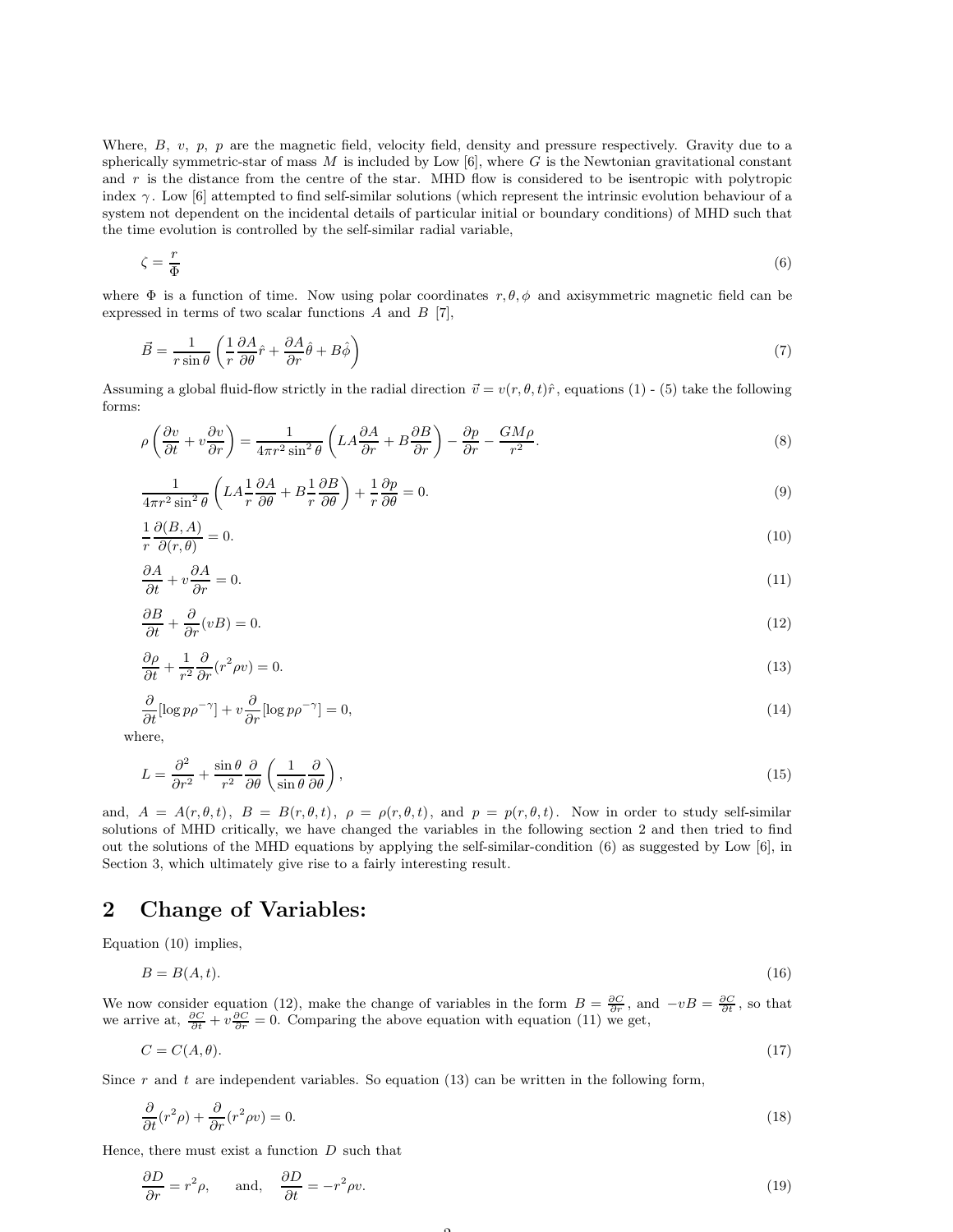and hence

$$
\frac{\partial D}{\partial t} + v \frac{\partial D}{\partial r} = 0. \tag{20}
$$

comparing this with equation (11) we get,

$$
D = D(A, \theta). \tag{21}
$$

Finally comparing equations (11) and (14) we get,

$$
p\rho^{-\gamma} = E(A, \theta). \tag{22}
$$

Now to simplify the calculations involved in this paper, we change the set of independent variables from  $(r, \theta, t)$ to  $(A, \theta, t)$ . So that  $v = v(A, \theta, t)$ ,  $r = r(A, \theta, t)$ ,  $p = p(A, \theta, t)$  and so on. From equation (11) we get,

$$
v = -\frac{A_t}{A_r} = \frac{\partial r}{\partial t} = r_t.
$$
\n<sup>(23)</sup>

Also,

$$
B = \frac{\partial C}{\partial r}|_{\theta, t} = C_A A_r = \frac{C_A}{r_A}.\tag{24}
$$

$$
r^2 \rho = \frac{\partial D}{\partial r}|_{\theta, t} = D_A A_r = \frac{D_A}{r_A}.\tag{25}
$$

Therefore,

$$
\rho = \frac{D_A}{r^2 r_A}.\tag{26}
$$

and from (21)

$$
p = E\left[\frac{D_A}{r^2 r_A}\right]^\gamma. \tag{27}
$$

The dependent-variables are connected with the old  $(r, \theta, t)$  and the new  $(A, \theta, t)$  set of coordinates in the following manner:

$$
v_{told} = v_{tnew} - v_r r_t,
$$
  
\n
$$
p_{roll} = p_A r_A, \qquad p_{bold} = p_\theta - p_A \frac{r_\theta}{r_A},
$$
  
\n
$$
A_{roll} = \frac{1}{r_A}; \qquad A_{bold} = \frac{r_\theta}{r_A}.
$$
\n(28)

So with these new set of variables we can now move on to study the self-similar solutions of MHD as follows.

# 3 Study of the Solutions:

All calculations done in this section are in the set of coordinates  $(A, \theta, t)$  until the boundary condition (6) for self-similar solutions is being applied.

$$
\left[\rho\left(v_t + vv_r + \frac{GM}{r^2}\right) + p_r\right]A_\theta = p_\theta A_r.
$$
\n(29)

Using equation (23) in the above equation, we get,

$$
\left[\rho\left(v_t + r_t v_r + \frac{GM}{r^2}\right) + p_r\right] A_\theta = p_\theta A_r.
$$
\n(30)

Now for the coordinate transformation from  $(r, \theta, t)$  to  $(A, \theta, t)$ , we apply equations (28) in the above equation and obtain,

 $\Omega$ 

$$
\left[\rho v_t + \frac{p_A}{r_A} + \frac{GM\rho}{r^2}\right] \left[-\frac{r_\theta}{r_A}\right] = \left[p_\theta - p_A \frac{r_\theta}{r_A}\right] \left[\frac{1}{r_A}\right],\tag{31}
$$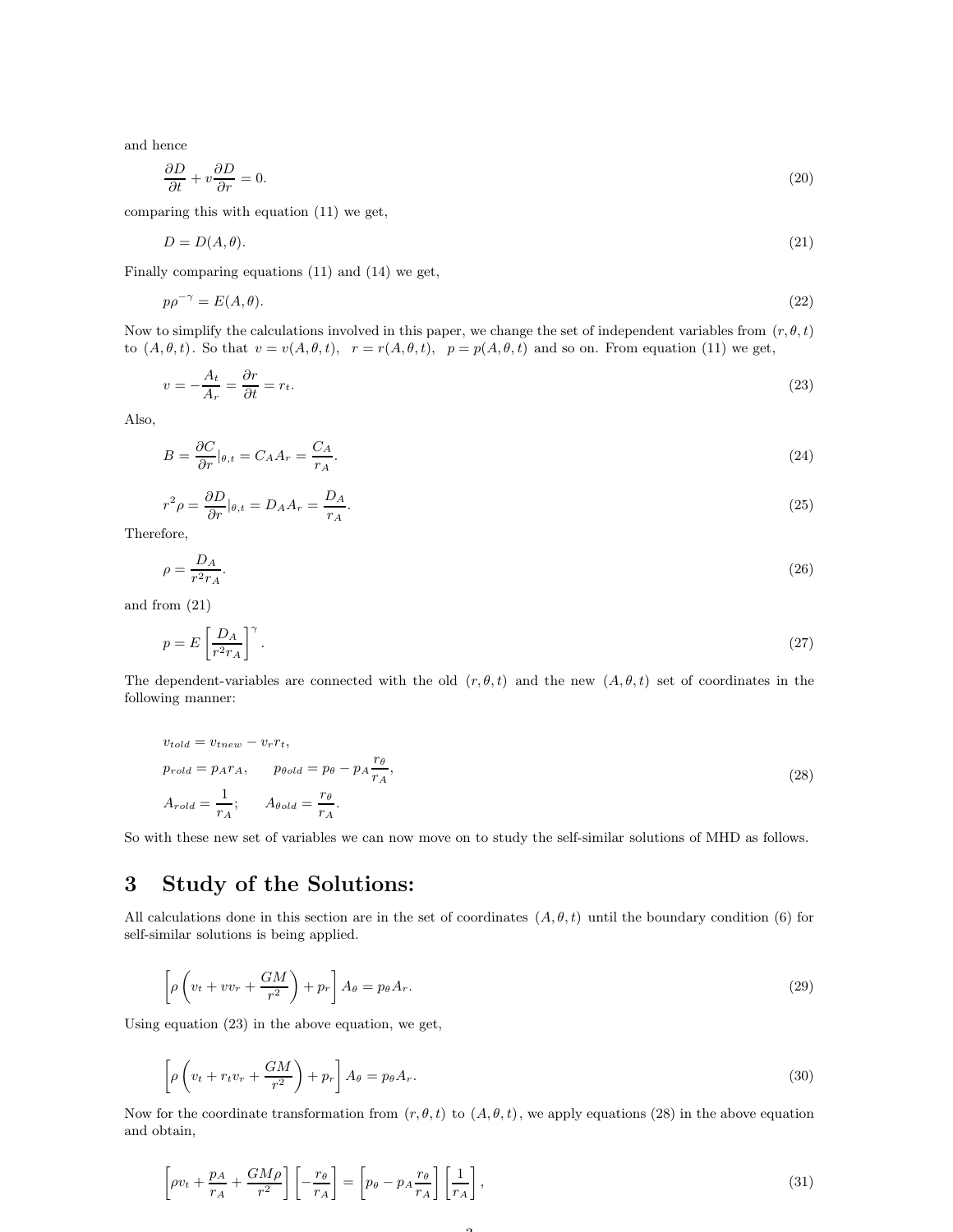which may be simplified to

$$
\rho \left( v_t + \frac{GM}{r^2} \right) r_\theta = -p_\theta \tag{32}
$$

Again using equation (23), (26) and (27) in the above equation, we get,

$$
\left(r_{tt} + \frac{GM}{r^2}\right)\left(\frac{D_A r_\theta}{r^2 r_A}\right) = -\left[E\left(\frac{D_A}{r^2 r_A}\right)^{\gamma}\right]_{\theta}.
$$
\n(33)

Now, equation (9) can be written in the fo!lowing manner,

$$
\frac{1}{4\pi r^2 \sin \theta} (LAA_{\theta} + BB_{\theta}) + p_{\theta} = 0,
$$
\n(34)

which may be reduced to

$$
\frac{1}{4\pi r^2 \sin \theta} (LA + BB_A)A_\theta + p_\theta = 0. \tag{35}
$$

Now operating L as given in equation (15) on  $A$  the above equation takes the form:

$$
\frac{1}{4\pi r^2 \sin^2 \theta} \left( A_{rr} + \frac{A_{\theta\theta}}{r^2} - \frac{\cot \theta}{r^2} A_{\theta} + B B_A \right) A_{\theta} + p_{\theta} = 0. \tag{36}
$$

Now from equation (28), we have

$$
A_{\theta} = -\frac{r_{\theta}}{r_A}; \qquad A_r = \frac{1}{r_A}; \qquad A_{\theta\theta} = \left(\frac{r_{\theta}}{r_A}\right)_A \left(\frac{r_{\theta}}{r_A}\right); \qquad A_{rr} = \left(\frac{1}{r_A}\right)_A \left(\frac{1}{r_A}\right). \tag{37}
$$

Using these relations together with equation (24), equation (36) turns out to be,

$$
\frac{1}{4\pi r^2 \sin^2 \theta} \left[ \left( \frac{1}{r_A} \right)_A \frac{1}{r_A} + \frac{1}{r^2} \left( \frac{r_\theta}{r_A} \right)_A + \frac{\cot \theta}{r^2} \left( \frac{r_\theta}{r_A} \right) + \left( \frac{C_A}{r_A} \right)_A \frac{C_A}{r_A} \right] \left( -\frac{r_\theta}{r_A} \right) + p_\theta - p_A \frac{r_\theta}{r_A} = 0. \tag{38}
$$

or,

$$
\left[ \left( \frac{1}{r_A} \right)_A + \frac{r_\theta}{r^2} \left( \frac{r_\theta}{r_A} \right)_A + \left( \frac{\cot \theta}{r^2} \right) r_\theta + C_A \left( \frac{C_A}{r_A} \right)_A + p_A r_A \right] r_\theta = 4\pi r^2 r_A^2 \sin^2 \theta \ p_\theta.
$$
\n(39)

Now Using equation (27), we finally obtain,

$$
\left[ \left( \frac{1}{r_A} \right)_A + \frac{r_\theta}{r^2} \left( \frac{r_\theta}{r_A} \right)_A + \left( \frac{\cot \theta}{r^2} \right) r_\theta + C_A \left( \frac{C_A}{r_A} \right)_A + r_A \left\{ E \left( \frac{D_A}{r^2 r_A} \right)^\gamma \right\}_A \right] r_\theta
$$
\n
$$
= 4\pi r^2 r_A^2 \sin^2 \theta \left\{ E \left( \frac{D_A}{r^2 r_A} \right)^\gamma \right\}_\theta.
$$
\n(40)

As mentioned, we seek self-similar solutions of MHD equations following Low [6], such that time evolution is controlled by the self-similar radial variabie,

$$
\xi = \frac{r}{\Phi} \tag{41}
$$

where,  $\Phi$  is a function of time. According to Low [6], let us assume that A varies with time and radial distance not independently, but through the self-similar variable  $\xi$  given by equation (41) for some function  $\Phi$ . More precisely, Low assumed that,  $A = A(\xi, \theta)$ . This can now be inverted to  $\xi = \xi(A, \theta)$ , which is in the form required for the present calculation. From equation (41) since  $r = \xi(A, \theta)\Phi(t)$ , so we find

4

$$
r_t = \xi \Phi_t, \quad r_{tt} = \xi \Phi_{tt}; \qquad r_{\theta} = \xi \Phi_{\theta}, \quad r_{\theta\theta} = \xi \Phi_{\theta\theta}; \qquad r_A = \xi \Phi_A \quad r_{AA} = \xi \Phi_{AA}.
$$
 (42)